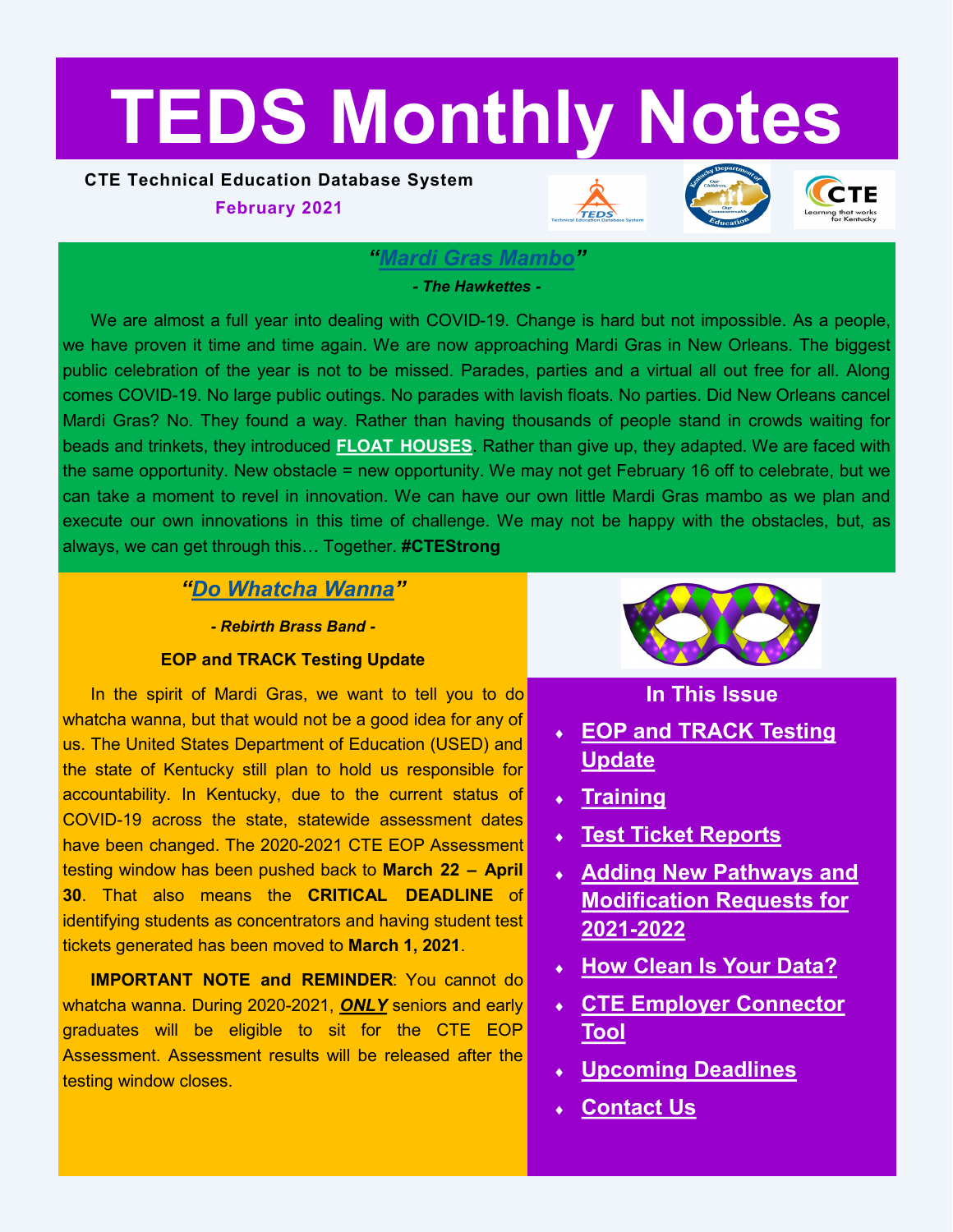# "**[SECOND LINE](https://www.youtube.com/watch?v=_cxDQuTK3WM)**"

#### STOP, INC.

#### *"TEDS Training*

<span id="page-1-0"></span>TEDS training is required every two years and users are required to log in at least once every four months because it is still important that those entering the data understand how and what they are entering. It is also good for our TEDS users to have someone on the second line. CTE Best practices for TEDS access suggests at least two people in every school have full access to TEDS to help ensure the accurate and timely data entry.

Yes, there is some dancing to do when you second line, but it's more fun when you are enjoying the music instead of struggling to catch the beat. We have developed virtual training sessions that have been very successful. The next training date is **February 18, 2021**. Additional dates will be posted on the **[TEDS](https://education.ky.gov/CTE/teds/Pages/default.aspx)  [website](https://education.ky.gov/CTE/teds/Pages/default.aspx)** as they become available. Don't miss the chance to dance to the music. Get on board and get your second line on!

## **"[BEFORE I LET GO](https://www.youtube.com/watch?v=W5WTjqZuL_c)"**

#### FRANKIE BEVERLY AND MAZE

#### *Test Ticket Reports*

As you know, we have moved the testing window for 2020-2021. This means a few other moving parts were adjusted as well. We continue to make adjustments in TEDS but we have encountered a few potential bugs with the test ticket report. We ask that you be patient with us as we complete testing of updates. A new Step-by-Step, How to Review End of Program (EOP) Assessment Status, has been posted to the TEDS Step -by-Step website. Before I let go, here is a temporary fix to ensure you can check your expected test tickets. If you need to run the Student Assessment Summary, select Industry Certificates **OR** EOP Test in the **DATA TO SHOW** section, not both.

### **"DON'[T MESS WITH MY TOOT TOOT](https://www.youtube.com/watch?v=ZM7e-7QNYnE&list=PLEettvwE6c0gcTZ7GVgW7SR25aPNoeO30&index=1)"**

#### ROCKIN SIDNEY

#### *Adding New Pathways and Modification Requests for 2021-2022*

This song is an oldie but a goodie. There have been tons of explanations about what a "toot toot" is, but here is a bit of clarification that explains why it fits here: Toot Toot is a corruption of the French phrase "toutetoute". Loosely translated, it means "my everything". So, in this case, your toot toot is your pathways and your kids. You should willingly protect your kids by providing what they need in order to survive. If you notice that they need a new pathway, here is how you do that. Review the instruction on how to **[Request to ADD or](https://education.ky.gov/CTE/teds/Documents/Add-Remove_Existing_Pathway_in_TEDS.pdf)  [REMOVE a Pathway](https://education.ky.gov/CTE/teds/Documents/Add-Remove_Existing_Pathway_in_TEDS.pdf)** and feel confident that you can say with confidence, "I got this and we are going to get through it togehter. Don't mess with my toot toot!"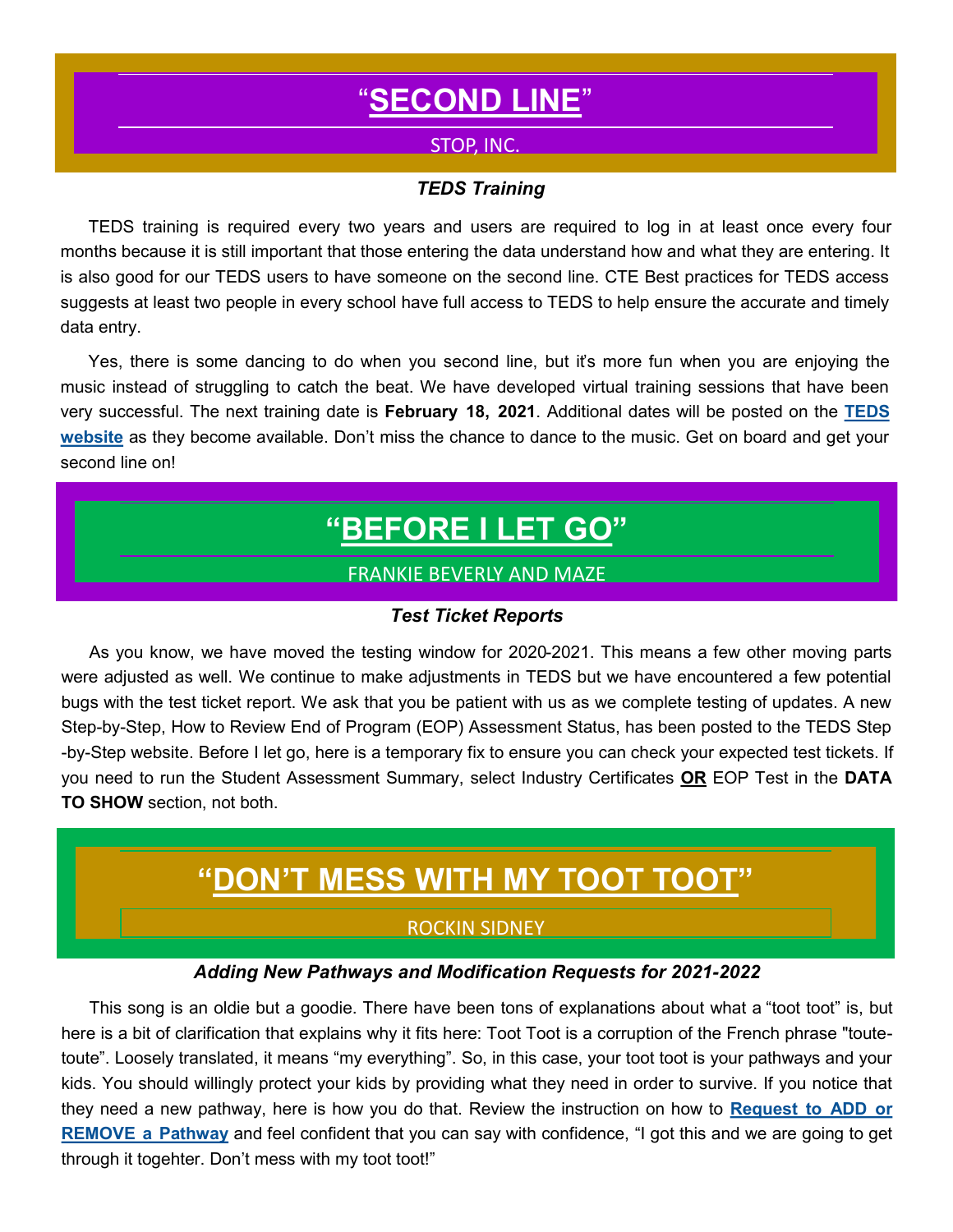# **"[HURRICANE SEASON](https://www.youtube.com/watch?v=zc88ovnl2N8)"**

### TROMBONE SHORTY

#### *How Clean Is Your Data?*

<span id="page-2-0"></span>Be prepared to board up the windows, nail down whatever might be loose and get everything and everybody ready to get out of its path when (not if) it comes. That is how we prepare for hurricanes in New Orleans. We don't always know how bad it will be, but we do know it is coming. Why? Because it's hurricane season. TEDS automation is a lot like that. We know it is coming. We even know WHEN it is coming. Where we can fall short is lack of preparation. So, as we like to say down on the bayou, let me tell you "once more and again"…

- When students are enrolled in pathways, the correct credit hours must be posted. Then, they must be updated when anything about the student record changes.
- When a student earns an industry certification for their chosen pathway, it should be properly entered in TEDS the same school year it is earned.
- Once a student meets the definition of concentrator, that should be properly noted in IC and imported into TEDS when it happens. Do the same if that status changes back to exploring.

Don't wait for hurricane season to get here. Prepare NOW.

### **"[BIG CHIEF](https://www.youtube.com/watch?v=4j5PprDVYgU)"**

#### PROFESSOR LONGHAIR

#### *CTE/Employer Connector Tool*

The Kentucky Department of Education (KDE) Office of Career and Technical Education (OCTE) has partnered with the Kentucky Center for Statistics (KYSTATS) to build and launch the new **[CTE/Employer](https://education.ky.gov/CTE/cter/Pages/TRACK-Res.aspx)  [Connector Tool](https://education.ky.gov/CTE/cter/Pages/TRACK-Res.aspx)**. It is an interactive data system that allows employers to connect with our CTE programs. The system was requested by our business and industry partners who are interested in finding programs related to the occupations in their geographic areas. In the system we have three pieces of information for each of your pathways. We have included the total active enrollment, the number of 12th graders with 3 or more credits in the pathway, and the total number of students that have 3 or more credits in the pathway. This data will be updated twice a year to keep it current.

We have also been using this system to conduct asset mapping, program viability evaluations and gap analysis reviews with districts. This system allows you to look at a specific zip code to find information about CTE programs located between 10-50 miles from the zip code. We wanted districts and schools to be aware of this tool before our business and industry partners reach out to you. This is a great chance to better connect with your partners. We are also advising you to use this as a part of your Perkins Comprehensive Local Needs Assessment (CLNA) and your CTE program advisory committee meetings. Please feel free to explore the Employer Connector Tool and review the recorded webinar to determine how you and your partners can utilize this resource to its fullest potential. You never know, you may be teaching the next big chief.